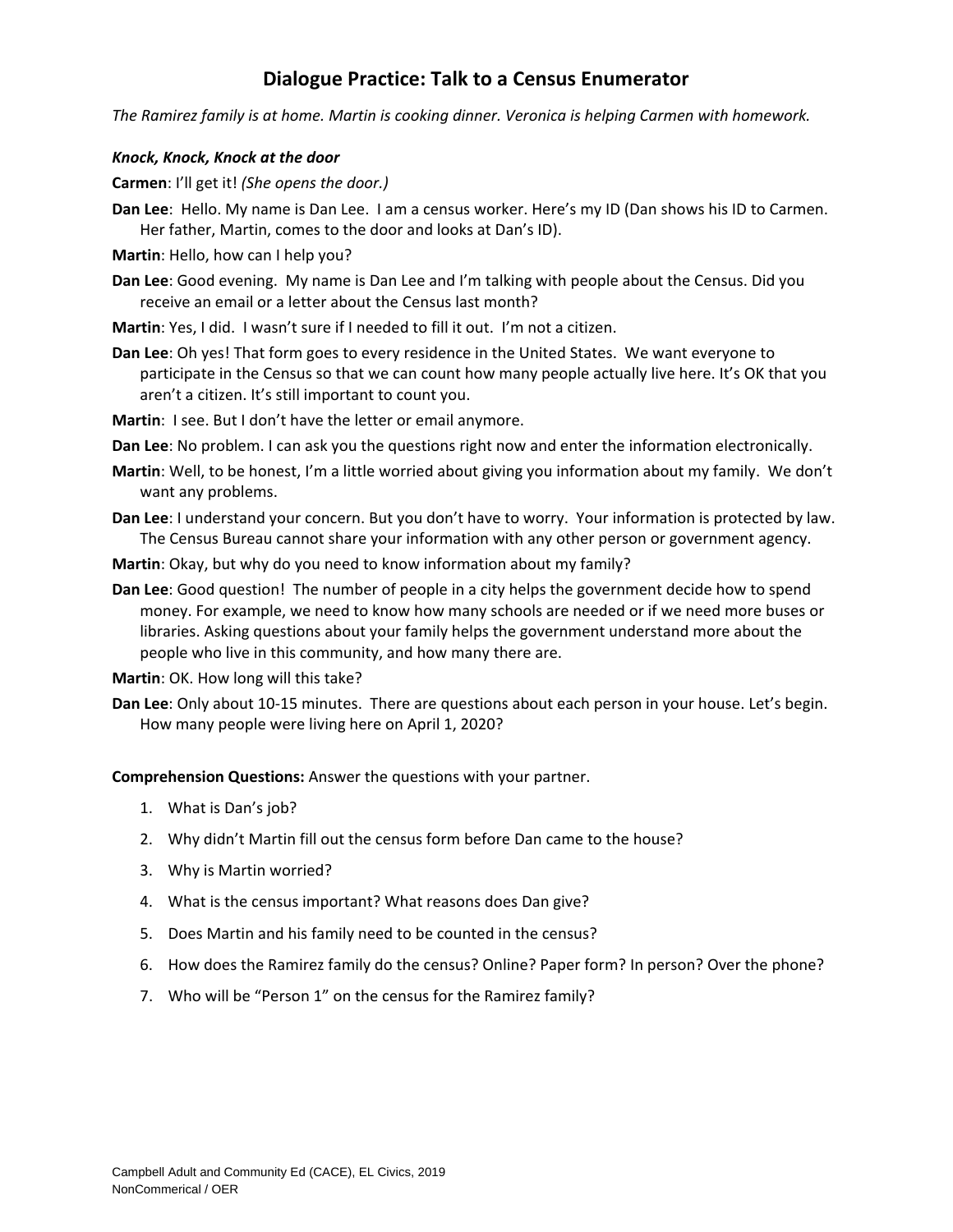#### **Continue reading their conversation:** Read the conversation quietly then out loud with your partner.

**Dan Lee**: How many people were living or staying in this house on April 1, 2020?

**Martin**: Just 3 of us, me, my wife and my daughter.

**Dan Lee**: Were there any additional people staying here April 1, 2020 that you didn't include in Question 1? Like babies or roommates?

**Martin**: No.

- **Dan Lee:** Is this apartment owned by you with a mortgage, or loan, owned by you free and clear, rented or occupied without payment?
- **Martin**: We rent this apartment.
- **Dan Lee: What is your ttttllllnnnnnnn?**
- **Martin**: I didn't understand. Please repeat that.
- **Dan Lee:** What is your telephone number?

**Martin:** 408 - 555 - 2567

- **Dan Lee**: Please provide information for each person living here. If there is someone living here who pays the rent or owns this residence, start by listing him or her as Person 1. What is Person 1's first and last name?
- **Martin:** My name is Martin Ramirez.

**Dan Lee:** What is Person 1's sex?

**Martin**: I am male.

**Dan Lee:** What is Person 1's age and date of birth?

**Martin**: I am 38 years old. My birthday is November 16, 1981.

- **Dan Lee:** Is Person 1 of Hispanic, Latino or Spanish origin?
- **Martin**: Yes, my family is from Mexico.
- **Dan Lee:** What is Person 1's race? White? Black or African American? Asian? Native Alaskan or some other race?
- **Martin**: On forms I mark White as my race.

**Dan Lee:** Okay, thank you. Let's move on to Person 2.